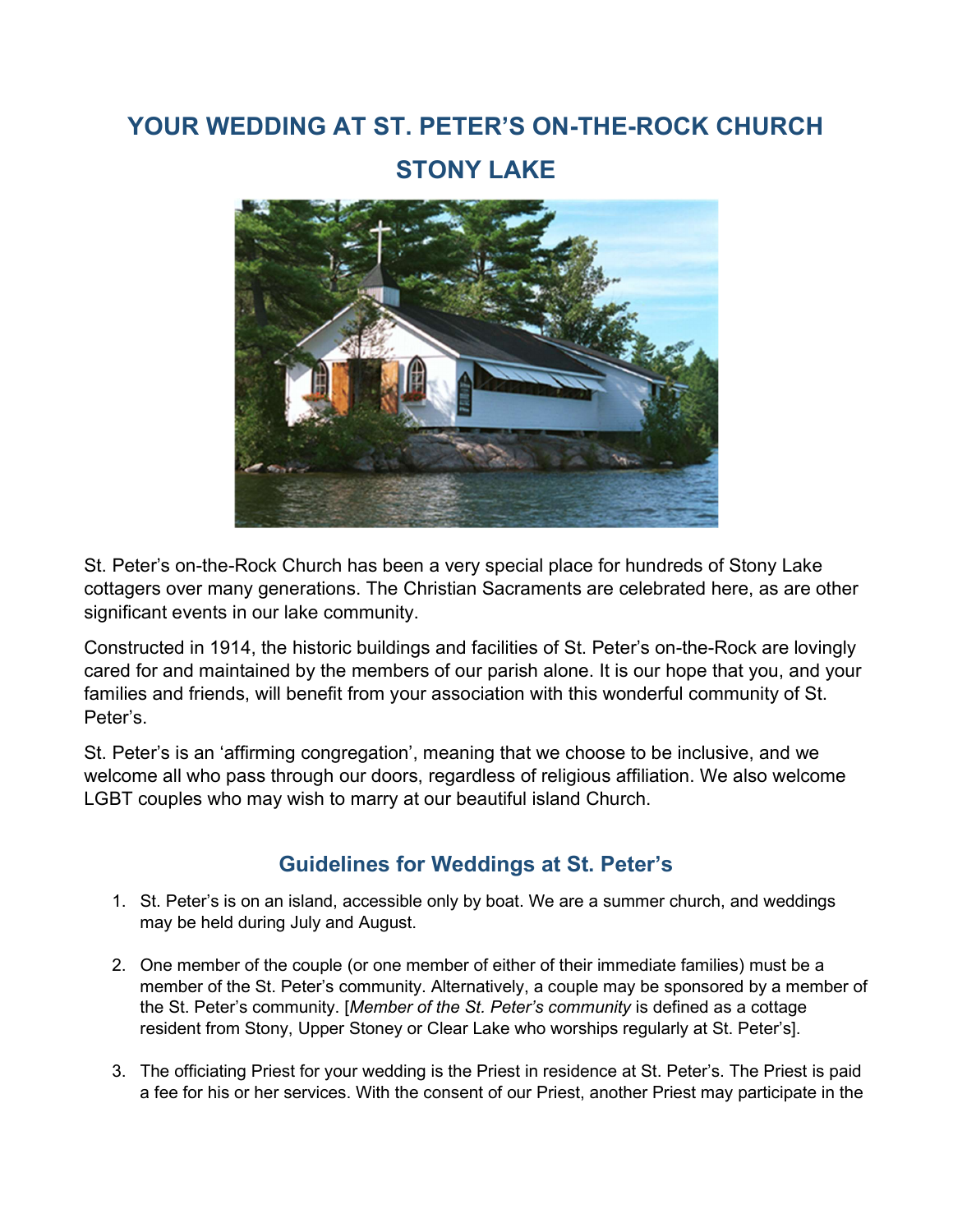service, provided this Priest is ordained in his/her respective denomination and is licensed to officiate at a Christian marriage in the Province of Ontario.

- 4. Our Director of Music is available to provide music. A digital pipe organ, electronic piano and sound system are available in the Church. The Director of Music is paid a fee for her services, to be negotiated depending on music choices, accompaniment of soloists and rehearsal requirements.
- 5. Our Sexton will ensure that the Church grounds, building and washroom are clean and tidy for your wedding. The Sexton is paid a stipend for his or her services.
- 6. There are no facilities for a reception on the island, although photographs may be taken. There is a single, unisex washroom available for the wedding party and guests.
- 7. Flowers and decorations are the responsibility of the wedding party. Nothing may be tacked onto or fastened to the Church building or furniture, and all decorations and flowers must be removed following the wedding celebration.
- 8. The Island has ample docking facilities.
- 9. Smoking is not permitted on the island. Confetti or rice are also not permitted. The Clergy Cottage is a private residence and is not available for use. There is no Wi-Fi in the Church or on the island.
- 10. It is the couple's responsibility to obtain their marriage license.
- 11. All couples must complete and sign an application form and a waiver/indemnity agreement (both attached) and pay the applicable rental fee to reserve their wedding date.

To discuss your wedding, please contact our Wedding Coordinator, Carol Corner. Once a wedding date has been set, we ask that you complete and mail the attached forms, along with payment by cheque (payable to St. Peter's on-the-Rock) to Carol Corner, 296 Fire Route 5, Woodview, ON, K0L 3E0. Payment may also be made by e-transfer to hellostpeters@gmail.com (no password is required).

## Key Contacts

- Wedding Coordinator Carol Corner, 705-654-4131, carolcorner3@gmail.com
- Priest please go to https://www.stpetersontherock.org/clergy-vestry to connect with the Priest who will be in residence at the time of your wedding.
- Music Director Helen Batten, 705-930-5805, helenebatten@gmail.com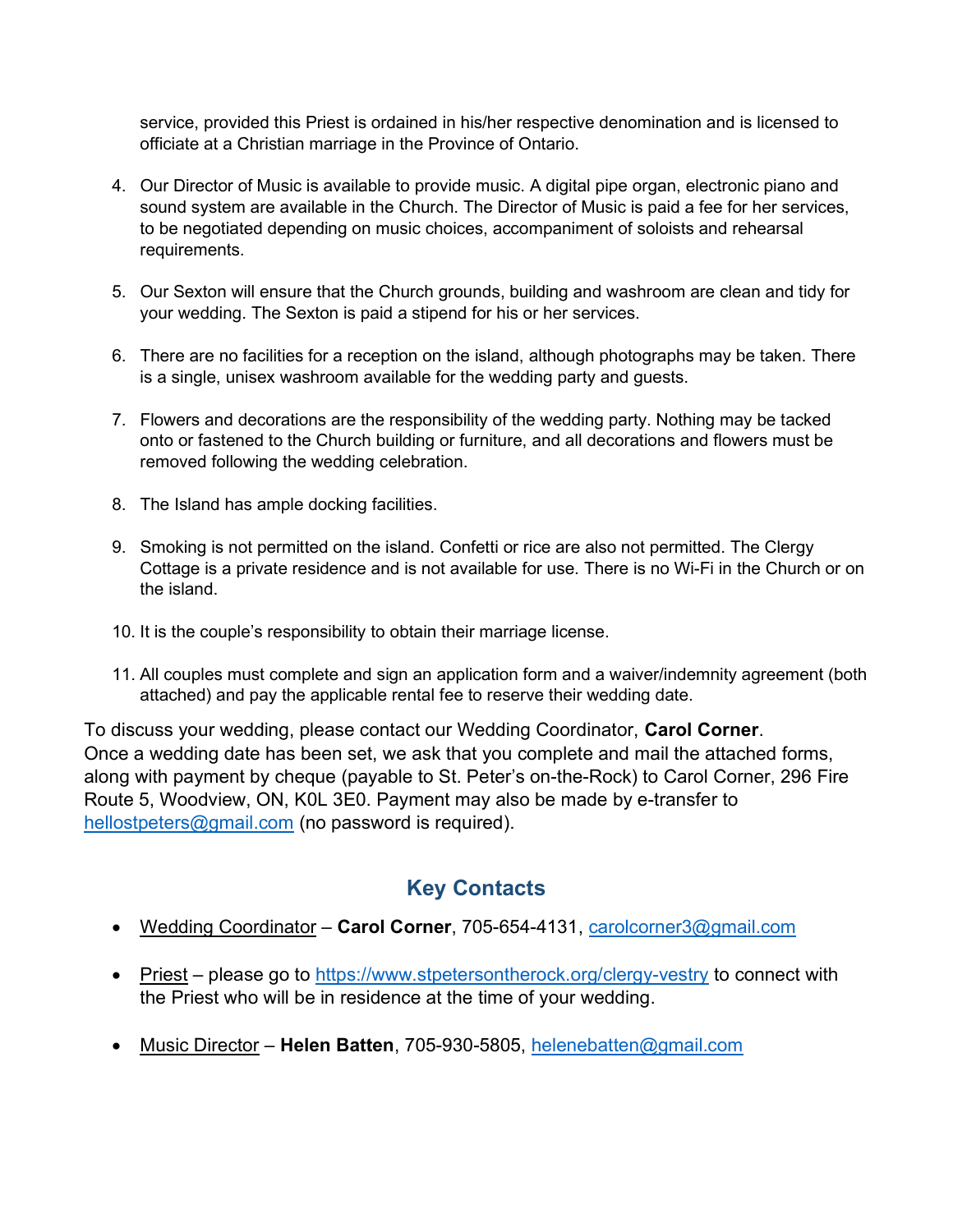# WEDDING APPLICATION FORM

|                                                                                                                                                            | Time: _______________                                                                   |
|------------------------------------------------------------------------------------------------------------------------------------------------------------|-----------------------------------------------------------------------------------------|
| Rehearsal Date requested: ______________________________                                                                                                   | Time: _______________                                                                   |
| Expected number of guests: ___________                                                                                                                     |                                                                                         |
| <b>Contact Information for Bride</b>                                                                                                                       |                                                                                         |
|                                                                                                                                                            |                                                                                         |
|                                                                                                                                                            |                                                                                         |
|                                                                                                                                                            |                                                                                         |
|                                                                                                                                                            |                                                                                         |
|                                                                                                                                                            |                                                                                         |
|                                                                                                                                                            |                                                                                         |
| <b>Contact Information for Groom</b>                                                                                                                       |                                                                                         |
|                                                                                                                                                            |                                                                                         |
|                                                                                                                                                            |                                                                                         |
|                                                                                                                                                            |                                                                                         |
|                                                                                                                                                            |                                                                                         |
|                                                                                                                                                            |                                                                                         |
|                                                                                                                                                            |                                                                                         |
| <b>Rental Fee</b>                                                                                                                                          |                                                                                         |
| Please indicate if you or your family are members of the St. Peter's community, or if you are<br>being sponsored by a member of the St. Peter's community. |                                                                                         |
| We are members of the St. Peter's community (rental fee is \$500) (Cottage #                                                                               | $\Box$                                                                                  |
|                                                                                                                                                            | We are being sponsored by a member of the St. Peter's community (rental fee is \$1,000) |
|                                                                                                                                                            | Cottage $\#$ : $\_\_\_\_\_\_\_\_\_\_\_\_\_\_\_\_\_\_\_\_\_\_\_\_\_\_$                   |
|                                                                                                                                                            |                                                                                         |
| Signature of Bride, Groom or Sponsor:                                                                                                                      |                                                                                         |
|                                                                                                                                                            |                                                                                         |
|                                                                                                                                                            | Date:                                                                                   |